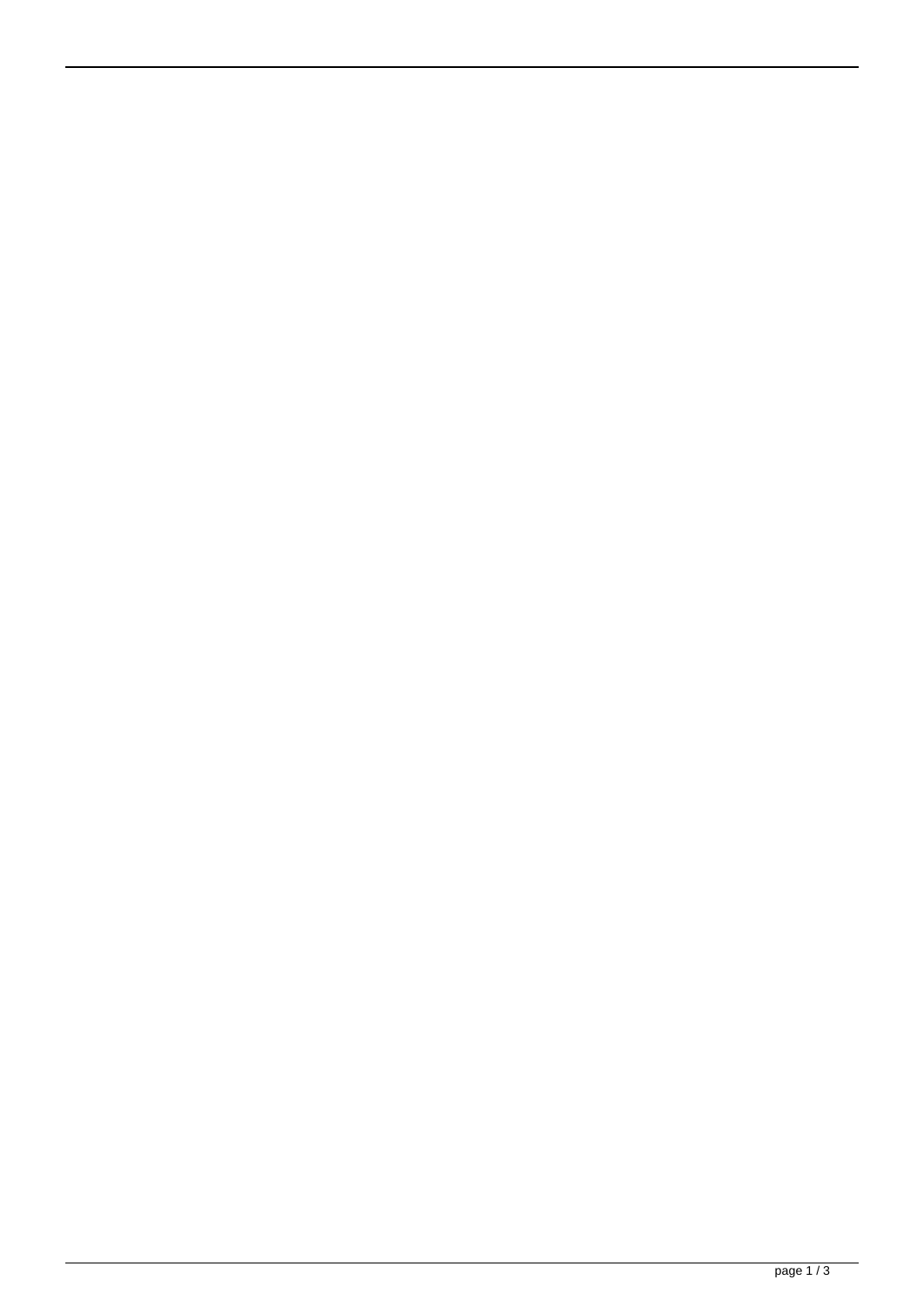Porsche uses Autodesk 3D CAD & Design software to develop the 918 Spyder supercar for the 2015 Frankfurt auto show. The vehicle was announced in May 2013, with over one hundred cars to be delivered to customers. The 918 Spyder is powered by a 3.8-litre twin-turbocharged flat-six engine that produces 715 hp and 779 lb-ft of torque. It is capable of a maximum speed of 200 mph (320 km/h), and the top speed is electronically limited to 275 mph (440 km/h). The engine features variable intake geometry and a 72-percent-efficient exhaust system. The 918 Spyder uses an eight-speed semi-automatic transmission, a fully variable all-wheel drive system, and a large double-spoke steering wheel. It has a 100kW electric motor for assistance in accelerating. Porsche claims the 918 Spyder will accelerate from 0–100 km/h (0-62 mph) in 3.2 seconds, and a limited-slip differential. The vehicle uses carbon fibre to reduce weight, and is available in two exterior colours: black or silver. The design of the 918 Spyder was done by long-time Porsche design chief, Hartmut Butters. The exterior is aerodynamic, and the interior has a hybridized cockpit. It also has a large center console, which stores the car's twin infotainment screens. The 918 Spyder uses a hybrid battery system that contains a 36-kWh lithium-ion battery pack. It has a charging time of less than 10 minutes and can be charged up to 50 percent in 15 minutes. The vehicle can drive autonomously on public roads as well as on private roads in Germany. The car is protected by an advanced electronic stability system. The 918 Spyder is an all-electric vehicle and is powered by a 64kW electric motor. Its top speed is limited to 200 mph (320 km/h). Porsche uses Autodesk 3D CAD & Design software to develop the 918 Spyder supercar for the 2015 Frankfurt auto show. The vehicle was announced in May 2013, with over one hundred cars to be delivered to customers. The 918 Spyder is powered by a 3.8-litre twin-turbocharged flat-six engine that produces 715 hp and 779 lb-ft of torque. It is capable of a maximum speed of 200 mph (320 km/h), and the top